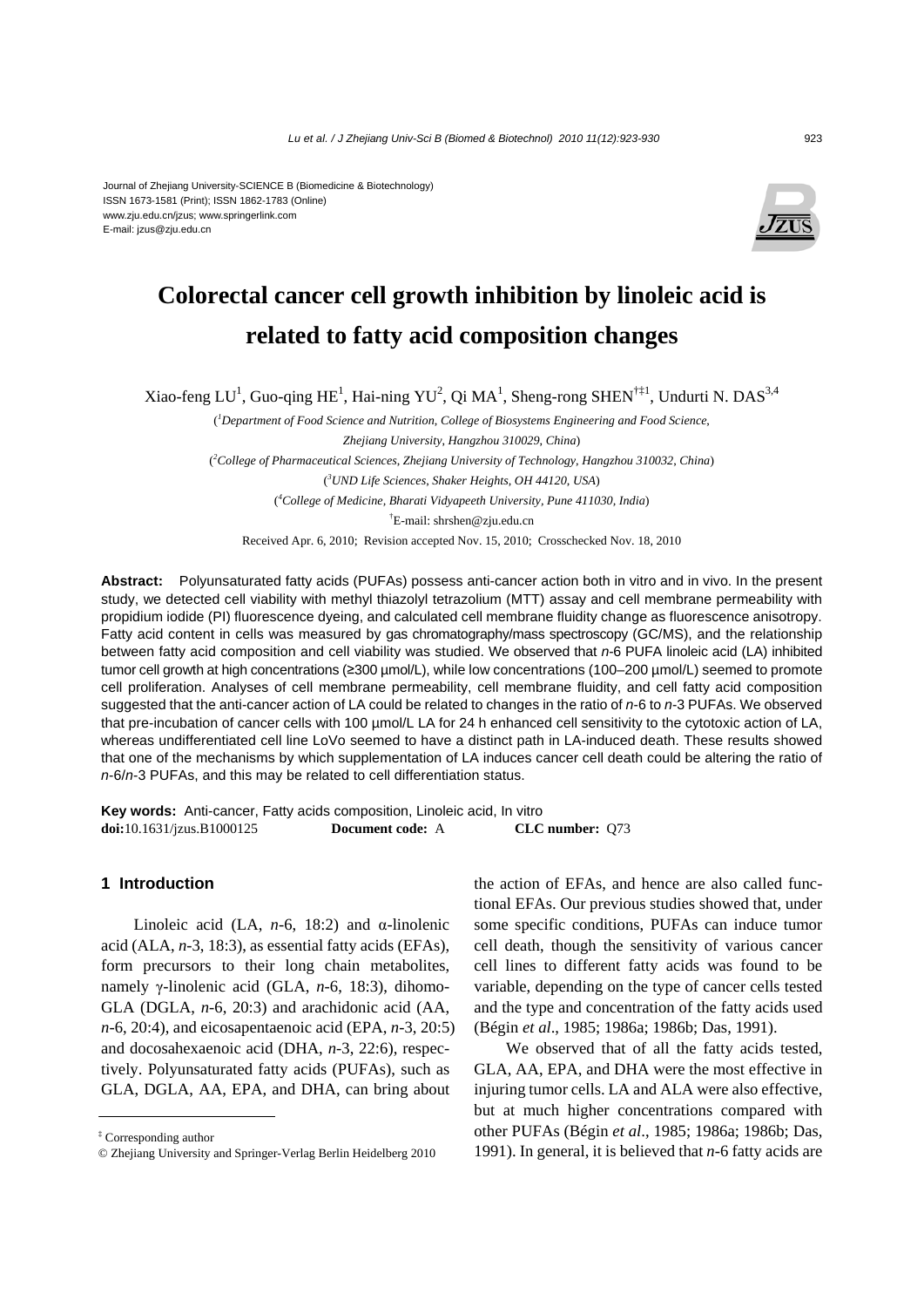unhelpful in cancer prevention and therapy, whereas *n*-3 fatty acids are beneficial. This is because *n*-6 forms precursors of several pro-inflammatory eicosanoids, whereas products formed from *n*-3 are much less pro-inflammatory (Das, 2006a; 2006b; Funahashi *et al*., 2008). When *n*-6 and *n*-3 fatty acids were tested for their effects on cancer cells, it was found that *n*-3 PUFAs were much more effective in inhibiting cancer cell growth compared with *n*-6 PUFAs (Ip, 1993; Klurfeld and Bull, 1997; Kumar and Das, 1997; Chapkin *et al*., 2008).

However, in most studies, even in some in vivo experiments, the researchers compared the functions of *n*-3 PUFAs and *n*-6 PUFAs in fatty acid metabolism by treating the cells or animals with the same concentration of fatty acids, without consideration of the normal cell or the fatty acid ratio of the body (Berquin *et al.*, 2007; Hammamieh *et al.*, 2007). Actually, *n*-6 PUFAs accounted for 35% of the fatty acid composition, and *n*-3 PUFAs accounted for only 5% in serum (Conquer *et al*., 1999), suggesting that the *n*-6 PUFAs were almost seven times as prevalent as *n*-3 PUFAs. Meanwhile, in most studies, PUFA was considered as a kind of drug, and not nutrition from food. Thus, a comparison was made between the PUFAs-treated groups with no-PUFAs–cultured groups, without regard to daily PUFA intake and to differences in dietary pattern.

Previously, we observed that the action of LA on cancer cell growth depends on the type of cancer cells tested and the concentration of the fatty acids supplemented. It was noted that, when cancer cells were exposed to LA at high concentrations (40 μg/ml,  $1\times10^4$  cells), the growth was inhibited, whereas at lower concentrations  $(5-10 \text{ µg/ml}, 1\times10^4 \text{ cells})$ , the growth was enhanced in some, if not all, types of cancer cells tested (Das *et al*., 2002).

In order to clarify the role of LA in the promotion or inhibition of the growth of cancer cells in vitro, we evaluated the effect of the fatty acid on three cell lines: two colorectal cancer cell lines, LoVo (undifferentiated) and Rko (semi-differentiated), and one normal cell line, human umbilical vein endothelial cells (HUVEC). Moreover, in order to illustrate the dietary effect on the LA sensitivity, we also performed pre-treatment with or without LA to determine whether the initial saturation of cancer cells with LA affects their survival.

## **2 Materials and methods**

## **2.1 Materials**

LA was obtained from Sigma (St. Louis, MO, USA). The colorectal cancer cell lines, LoVo and Rko, and normal cell line HUVEC were obtained from Shanghai Institute of Cell Biology, Chinese Academy of Sciences. RPMI-1640 medium and high-glucose Dulbecco's modified Eagle medium (DMEM) nutrient mixture medium were purchased from GIBCO (Grand Island, NY, USA). All other chemicals were of extra-pure grade or analytical grade.

#### **2.2 Cell culture and treatment**

Colorectal cancer cell lines and human normal cell line were cultured in RPMI-1640 medium and high-glucose DMEM nutrient mixture medium, respectively, supplemented with  $10\%$  (v/v) fetal bovine serum and 100 U/ml penicillin-streptomycin in a 5%  $CO<sub>2</sub>$  humidified incubator (Shellab, USA) at 37 °C.

LA was dissolved in 0.1 mol/L NaOH and diluted to give a final concentration of 20 mmol/L. Then the final concentration of NaOH in the fatty acid solution was ≤0.005 mol/L. Stock solutions were filter-sterilized and diluted with cell culture media for use (Shen *et al*., 2007).

Both the cancer cells and HUVEC were treated with LA in two different ways: (1) In the first group, the cells were cultured in the medium alone for 24 h prior to treatment with different doses of LA; (2) In the second group, the cells were pre-incubated with medium containing 100 µmol/L LA for 24 h, followed by treatment with different doses of LA as was done in the first group.

## **2.3 Cell growth and viability assay**

Cell proliferation was assessed using methyl thiazolyl tetrazolium (MTT) assay. At different time intervals after incubation with LA, the number of viable cells grown in a 96-well plate was estimated by adding 20  $\mu$ l of MTT solution (5 mg/ml in phosphate buffered saline (PBS)). After 4 h of incubation at 37 °C, the stain was diluted with 150 ml of dimethyl sulphoxide (DMSO). The absorbance in each well was then measured with a microplate reader (Thermal Lab System, Finland) at 492 nm, and viability of cells in each well was presented as percentage of the control (Shen *et al*., 2007).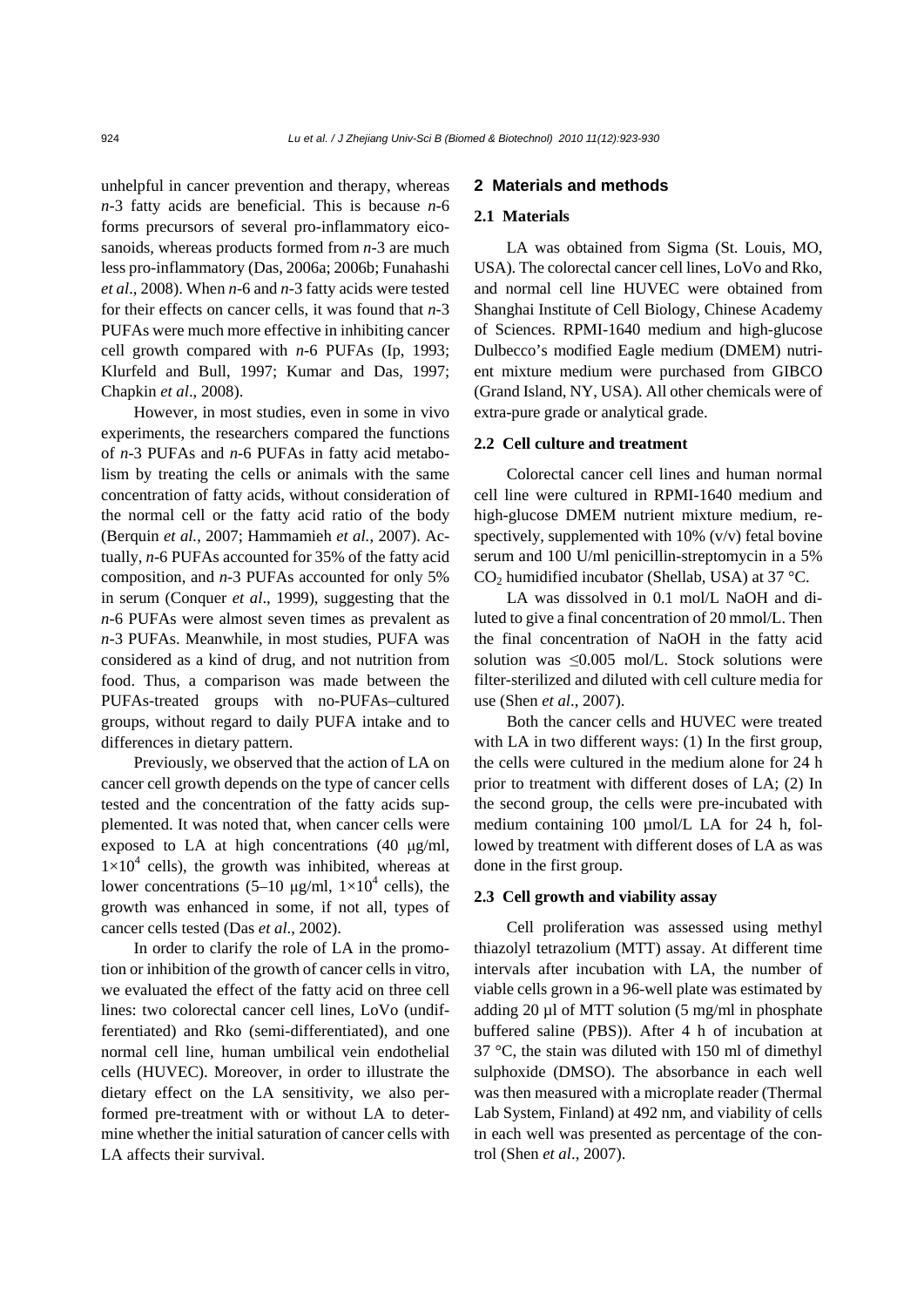#### **2.4 Measurement of cell membrane permeability**

Cells (about  $1\times10^6$  cells/ml) were collected by centrifugation at 1500×*g* for 5 min after treatment, and resuspended in 200 μl PBS. Then 100 ng propidium iodide (PI) was added. Upon incubation in the dark (15 min at room temperature or 30 min at 4 °C), the samples were washed with 300 μl PBS twice. The cells were then resuspended in 200 μl PBS for analysis. Fluorescence intensity was carried out on a multifunctional microplate reader (SpectraMax M5, Molecular Devices, USA), and the corresponding fluorescence intensity was calculated as  $F_{\text{sample}}/F_{\text{CK}}$ , where  $F_{\text{sample}}$  and  $F_{\text{CK}}$  are the intensities of the sample and control, respectively (Zhen *et al*., 2009).

## **2.5 Measurement of cell membrane fluidity**

Treated cells were collected and resuspended at a final protein concentration of 0.75 mg/ml in PBS (detected and corrected with Bradford protein analysis kit, Sangon, Shanghai, China). Samples were incubated with 1,6-diphenyl-1,3,5-hexatriene (DPH) for 15 min in the dark at room temperature to allow complete incorporation of the probe into the membranes. Fluorescence measurements were performed on a fluorescence spectrophotometer (HITACHI F-4600, Hitachi Co., Ltd., Japan). The excitation and emission wavelengths for DPH were selected with monochromators set to 360 and 450 nm (both 5 nm slit width), respectively. The degree of fluorescence anisotropy (*r*) was calculated as follows:  $r=(I_{vv}-I_{vv})$  $G \cdot I_{\text{vh}}/(I_{\text{vv}}+2 \cdot G \cdot I_{\text{vh}})$ , where  $I_{\text{vv}}$  and  $I_{\text{vh}}$  are the intensities measured with the polarization plane parallel and perpendicular to that of excitation beam, respectively. *G* is a factor used to correct the instrument's polarization, which is given by the ratio of vertically to horizontally polarized emission components, when the excitation light is polarized in the horizontal direction (Labieniec *et al*., 2009).

# **2.6 Measurement of fatty acid content of the cells by gas chromatography/mass spectroscopy (GC/MS)**

Cells (about  $1\times10^7$  cells/ml) were collected by centrifugation at 1500×*g* for 5 min at the end of incubation period for fatty acid analysis. The collected cells were extracted with 1 ml of 5%  $(w/v)$  hydrochloric acid/methanol and reacted for 3 h at 100 °C under the sealed case. At the end of the reaction, 1 ml

double-distilled water was added and mixed well, and then the suspension was extracted for fatty acid esters in 1 ml hexane thrice. At the end of the extraction, the supernatant was collected and mixed with equal amounts of double-distilled water, and then was stood for 5 min to separate into two layers. The clear supernatant solution was collected and dried under nitrogen. The dried extract was dissolved with 100 µl chloroform, and then 1 µl solution was injected into GC-MS (Agilent 6890-GC, 5973N-GC/MSD, Agilent Technologies, USA) containing an HP-5MS capillary column  $(0.25 \text{ mm} \times 30 \text{ m}, 0.25 \text{ \mu m})$  with the head pressure set to 60 kPa. The injector and the detector temperatures were both 240 °C; after injection, the column temperature was programmed at 3 °C/min from 150 to 180 °C, and then 5 °C/min from 180 to 240 °C (Lagerstedt *et al*., 2001).

#### **2.7 Statistical analysis**

All results are expressed as mean±standard deviation (SD). Statistic differences were considered significant at *P*<0.05 or *P*<0.01. Each treatment was carried out at least three times.

#### **3 Results**

#### **3.1 Effect of LA on cell proliferation**

Among the three cell lines studied, the results from MTT assay displayed a similar tendency: LA promoted cell proliferation at low concentrations (100–200 µmol/L), while higher concentrations  $(≥300 \mu$ mol/L) inhibited the cell proliferation (Fig. 1).

It was noted that different cell lines showed different sensitivities to LA, depending on the type of cell line (Fig. 1). HUVEC were more resistant to the cytotoxic action of LA compared with the two colorectal cancer cell lines, as the apoptosis concentration of LA was beyond 400 µmol/L, though the proliferation at low concentrations  $(100-200 \mu \text{mol/L})$  was not significant. Both LoVo and Rko cells could proliferate when exposed to 100 µmol/L LA, and there was a decrease in proliferation when exposed to 300 µmol/L of LA.

In addition, we studied the effect of preincubation of cells with 100  $\mu$ mol/L LA for 24 h. Preincubation of HUVEC followed by further exposure to various doses of LA enhanced the sensitivity to LA.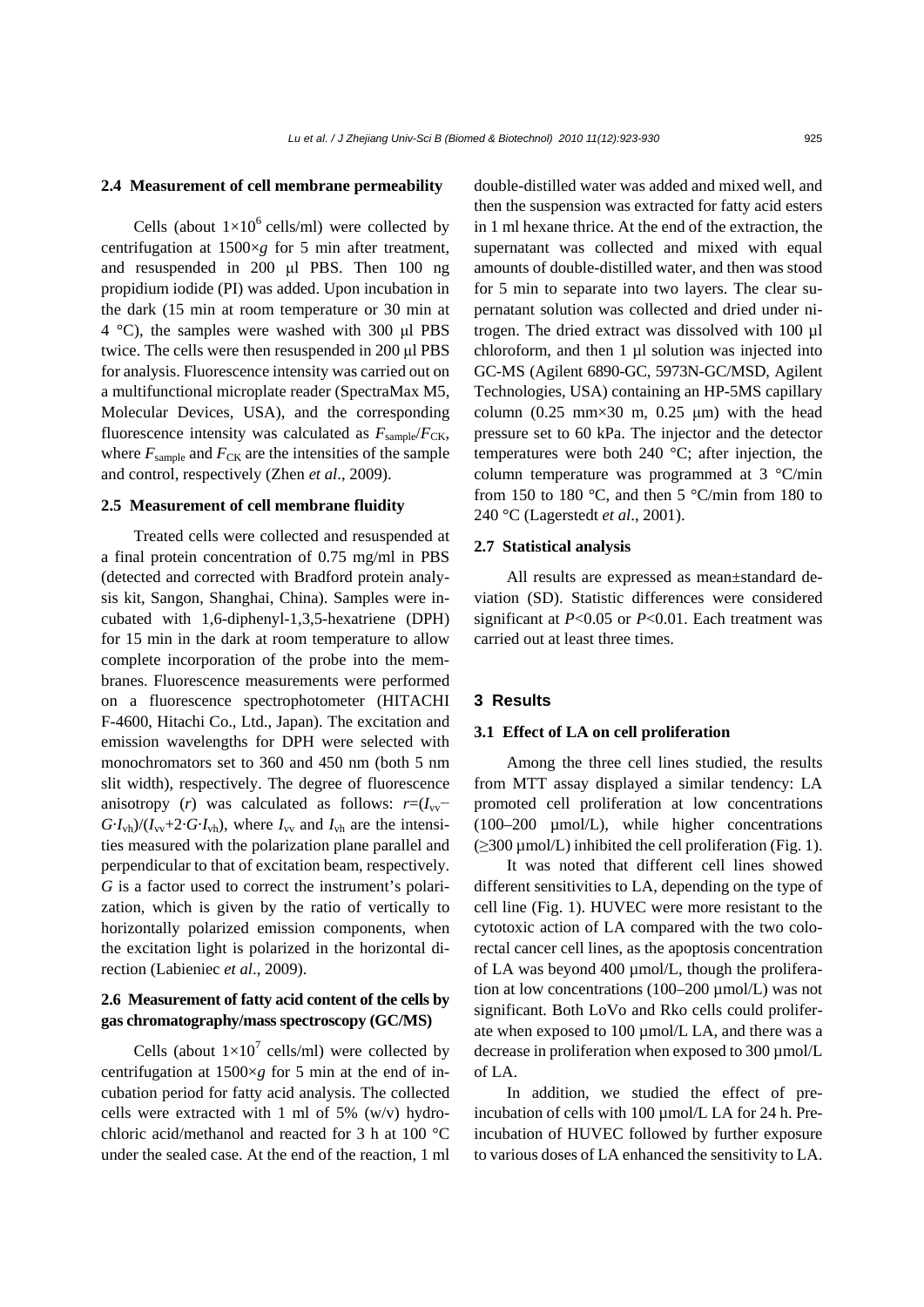

**Fig. 1 MTT assay results** 

(a) Cell proliferation results of HUVEC; (b) Cell proliferation results of LoVo; (c) Cell proliferation results of Rko. 24 h, 48 h, and 72 h: cells were incubated with the medium without LA for 24 h before gradient LA treatment for 24, 48, and 72 h, respectively; 24 h-p, 48 h-p, and 72 h-p: cells were cultured with 100 µmol/L LA for 24 h before gradient LA treatment for 24, 48, and 72 h, respectively

Of the two colorectal cancer lines, LoVo, when pre-incubated with 100  $\mu$ mol/L LA for 24 h and then treated with different doses of LA, showed significant resistance to the cytotoxic action of LA, even at 300 µmol/L or higher concentrations, while Rko showed increased sensitivity to the cytotoxic action of the additional LA, as did HUVEC.

Based on the results described above, we chose 100 and 300 µmol/L LA treatments, and preincubation with 100 µmol/L LA followed by the treatments with 100 and 300 µmol/L LA, for further studies with colorectal cancer cell lines to evaluate the relationship between cell fatty acid composition and cell survival. For this study, HUVEC were taken as the normal control, which were also treated with LA in a similar fashion as was done for cancer cells.

# **3.2 Effects of LA on cell membrane permeability and membrane fluidity**

Cell membrane permeability was tested to reflect the injury degree of the cell membrane, as indicated by PI corresponding permeability (Fig. 2a). HUVEC and LoVo showed similar tendencies, as no treatment increased the cell uptake of PI compared with their CK, though a higher concentration of LA could induce cell death. Rko was more sensitive to the added LA with high concentrations, as higher concentration treatment would lead to cell membrane structural changes. We also noticed that pre-incubation would raise the fluorescence intensity of Rko, but not for HUVEC and LoVo.



**Fig. 2 Cell membrane permeability (a) and membrane fluidity (b)** 

CK: case-control with medium; NaOH: case-control with 0.1 mol/L NaOH. For LoVo and Rko cells, A: 100 µmol/L without LA pre-treatment, B: 300 µmol/L without LA pre-treatment, C: 100 µmol/L with 100 µmol/L LA pre-treatment, D: 300 umol/L with 100 µmol/L LA pre-treatment; for HUVEC, A: 200 µmol/L without LA pre-treatment, B: 400 µmol/L without LA pre-treatment, C: 200 µmol/L with 100 µmol/L LA pre-treatment, D: 400 µmol/L with 100 µmol/L LA pre-treatment. Data are expressed as mean±SD (*n*=3).  $* P < 0.05$ ,  $* P < 0.01$  vs. the CK group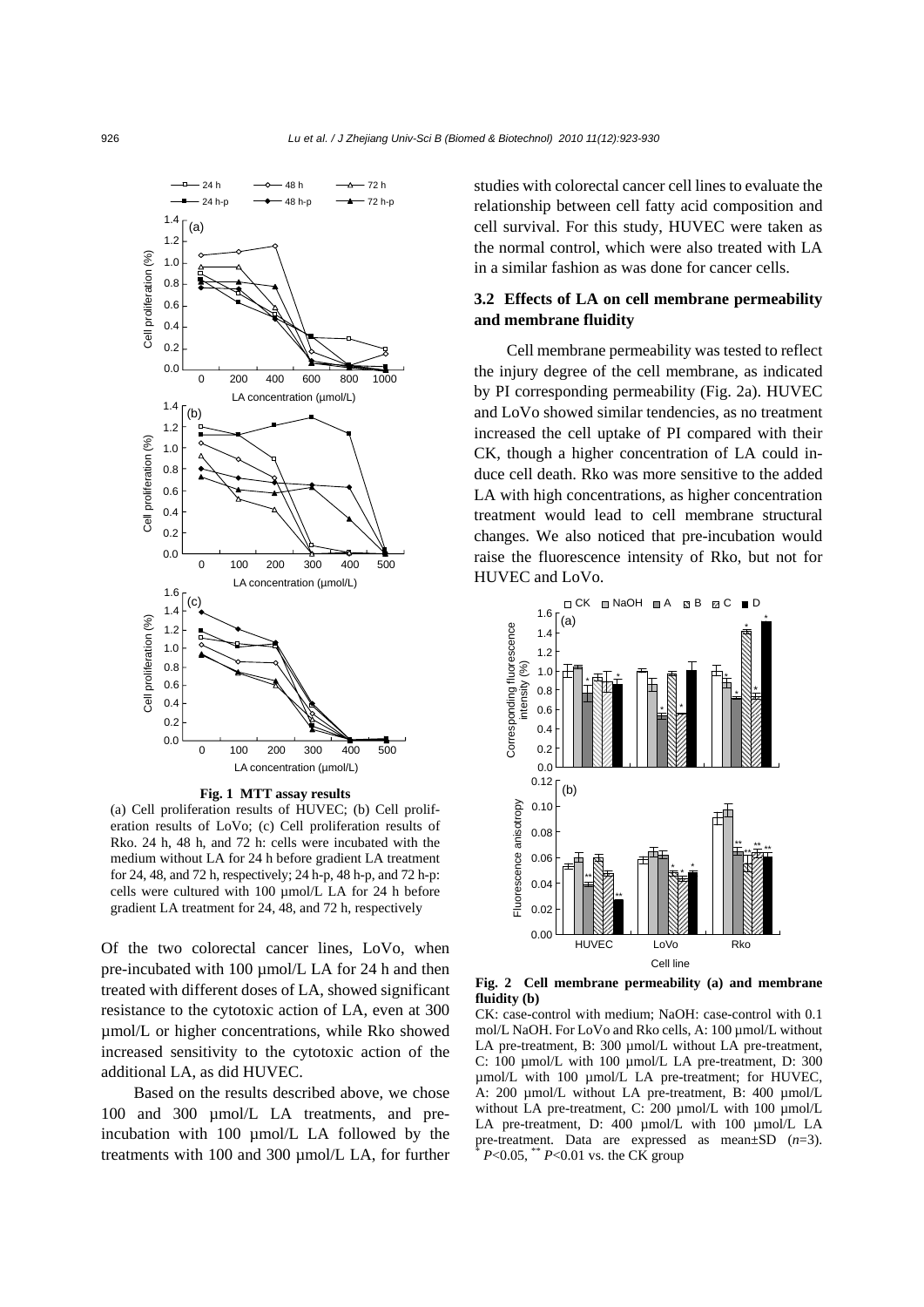Additional LA can change the cell fatty acids composition, and then may lead to variance in membrane fluidity (Fig. 2b). Membrane fluidity of all cell lines increased after treatment with LA, which suggests that the cell fatty acid composition changes mainly occurred in the cell membrane and the additional LA may be stored as phospholipids. The variance in membrane fluidity was equally reflected by the changes in membrane permeability.

# **3.3 Effect of LA on fatty acid composition of cells**

We examined the fatty acid compositions of the three cell lines after six different treatments (Fig. 3). The ratio of saturated fatty acids/unsaturated fatty acids (S/U) and the ratio of *n*-6 PUFAs/*n*-3 PUFAs (*n*-6/*n*-3) were calculated (Table 1). The rate of change in *n*-6/*n*-3 ( $\Delta_{n-6/n-3}$ : the ratio of (*n*-6/*n*-3)<sub>sample</sub>/  $(n-6/n-3)_{CK}$ ) to cell viability, as indicated by the MTT result, was also performed to show the relationship between cell fatty acid composition and cell survival (Fig. 4).

**Table 1 Cell fatty acid composition ratio**

| Cell line    | Group       | S/U                          | $n - 6/n - 3$      | $\Delta_{n-6/n-3}$ |
|--------------|-------------|------------------------------|--------------------|--------------------|
| <b>HUVEC</b> | CК          | $0.87 + 0.06$                | $2.19 \pm 0.10$    | $1.02 \pm 0.10$    |
|              | NaOH        | $0.83 \pm 0.07$              | $2.01 \pm 0.13$    | $0.94 \pm 0.12$    |
|              | A           | $0.69 \pm 0.02$              | $2.89 \pm 0.05$    | $1.35 \pm 0.08$    |
|              | B           | $0.52 \pm 0.01$              | $6.21 \pm 0.12$    | $2.90 \pm 0.18$    |
|              | C           | $0.63 \pm 0.07$              | $3.62 \pm 0.11$    | $1.69 \pm 0.13$    |
|              | D           | $0.53+0.01$                  | $8.25 \pm 0.79$ ** | $3.86 \pm 0.66$    |
| LoVo         | СK          | $1.01 \pm 0.12$              | $2.66 \pm 0.16$    | $1.01 \pm 0.17$    |
|              | NaOH        | $0.77 \pm 0.04$ <sup>*</sup> | $2.58 \pm 0.13$    | $0.98 \pm 0.15$    |
|              | A           | $0.44 \pm 0.04$              | $3.85 \pm 0.11$    | $1.46 \pm 0.18$    |
|              | B           | $0.23 \pm 0.02$ **           | $4.45 \pm 0.23$ ** | $1.68 \pm 0.27$    |
|              | C           | $0.37 \pm 0.04$              | $3.48 \pm 0.48$    | $1.32 \pm 0.37$    |
|              | D           | $0.25 \pm 0.01$              | $4.47 \pm 0.19$ ** | $1.69 \pm 0.24$    |
| Rko          | CК          | $0.96 \pm 0.09$              | $2.75 \pm 0.14$    | $1.01 \pm 0.14$    |
|              | <b>NaOH</b> | $0.79 \pm 0.03$ *            | $2.40 \pm 0.06$    | $0.88 \pm 0.09$    |
|              | А           | $0.90 \pm 0.14$              | $3.83 \pm 0.19$ ** | $1.40 \pm 0.20$    |
|              | B           | $0.60{\pm}0.08^{**}$         | $6.04 \pm 0.17$ ** | $2.21 \pm 0.25$    |
|              | C           | $0.62 \pm 0.06$              | $3.66 \pm 0.07$ ** | $1.34 \pm 0.13$    |
|              | D           | $0.41 \pm 0.04$              | $5.13 \pm 0.22$ ** | $1.87 \pm 0.25$    |

S/U: the ratio of saturated fatty acids/unsaturated fatty acids; *n*-6/*n*-3: the ratio of *n*-6 PUFAs/*n*-3 PUFAs; *Δn*-6/*n*-3: the ratio of  $(n-6/n-3)_{\text{sample}}/(n-6/n-3)_{\text{CK}}$ ; CK: case-control with medium; NaOH: case-control with 0.1 mol/L NaOH. For LoVo and Rko cells, A: 100 µmol/L without LA pre-treatment, B: 300 µmol/L without LA pre-treatment, C: 100 µmol/L with 100 µmol/L LA pre-treatment, D: 300 µmol/L with 100 µmol/L LA pre-treatment; for HUVEC, A: 200 µmol/L without LA pre-treatment, B: 400 µmol/L without LA pre-treatment, C: 200 µmol/L with 100 µmol/L LA pre-treatment, D: 400 µmol/L with 100 µmol/L LA pre-treatment. Data are expressed as mean $\pm$ SD ( $n=3$ ).  $P<0.05$ ,  $P<0.01$  vs. the CK group



**Fig. 3 Fatty acid compositions of HUVEC (a), LoVo (b), and Rko (c) cells**

Sum(SFA): percent of saturated fatty acids in cell total fatty acids, including tetradecanoate (C14:0), hexadecanoic acid (C16:0), octadecanoic acid (C18:0), eicosanoic acid (C20:0), and docosanoic acid (C22:0); Sum(*n*-9): percent of *n*-9 fatty acids in cell total fatty acids, including 9-hexadecenoic acid (C16:1), 9-octadecenoic acid (C18:1), and 9-eicosenoic acid (C20:1); Sum(*n*-6): percent of *n*-6 fatty acids in cell total fatty acids, including 9,12-octadecadienoic acid (C18:2), 5,8,11,14-eicosatetraenoic acid (C20:4), 11,14-eicosadienoic acid (C20:2), and 5,11,14,17-eicosatetraenoate (C22:4); Sum(*n*-3): percent of *n*-3 fatty acids in cell total fatty acids, including 11,14,17-linolenic acid (C18:3), 5,8,11,14,17 eicosapentaenoic acid (C20:5), and 4,7,10,13,16,19-docosahexaenoic acid (C22:6). CK: case-control with medium; NaOH: case-control with 0.1 mol/L NaOH. For LoVo and Rko cells, A: 100 µmol/L without LA pre-treatment, B: 300 µmol/L without LA pre-treatment, C: 100 µmol/L with 100  $\mu$ mol/L LA pre-treatment, D: 300  $\mu$ mol/L with 100 umol/L LA pre-treatment; for HUVEC, A: 200 umol/L without LA pre-treatment, B: 400 µmol/L without LA pre-treatment, C: 200 µmol/L with 100 µmol/L LA pretreatment, D: 400 µmol/L with 100 µmol/L LA pretreatment. Data are expressed as mean±SD (*n*=3)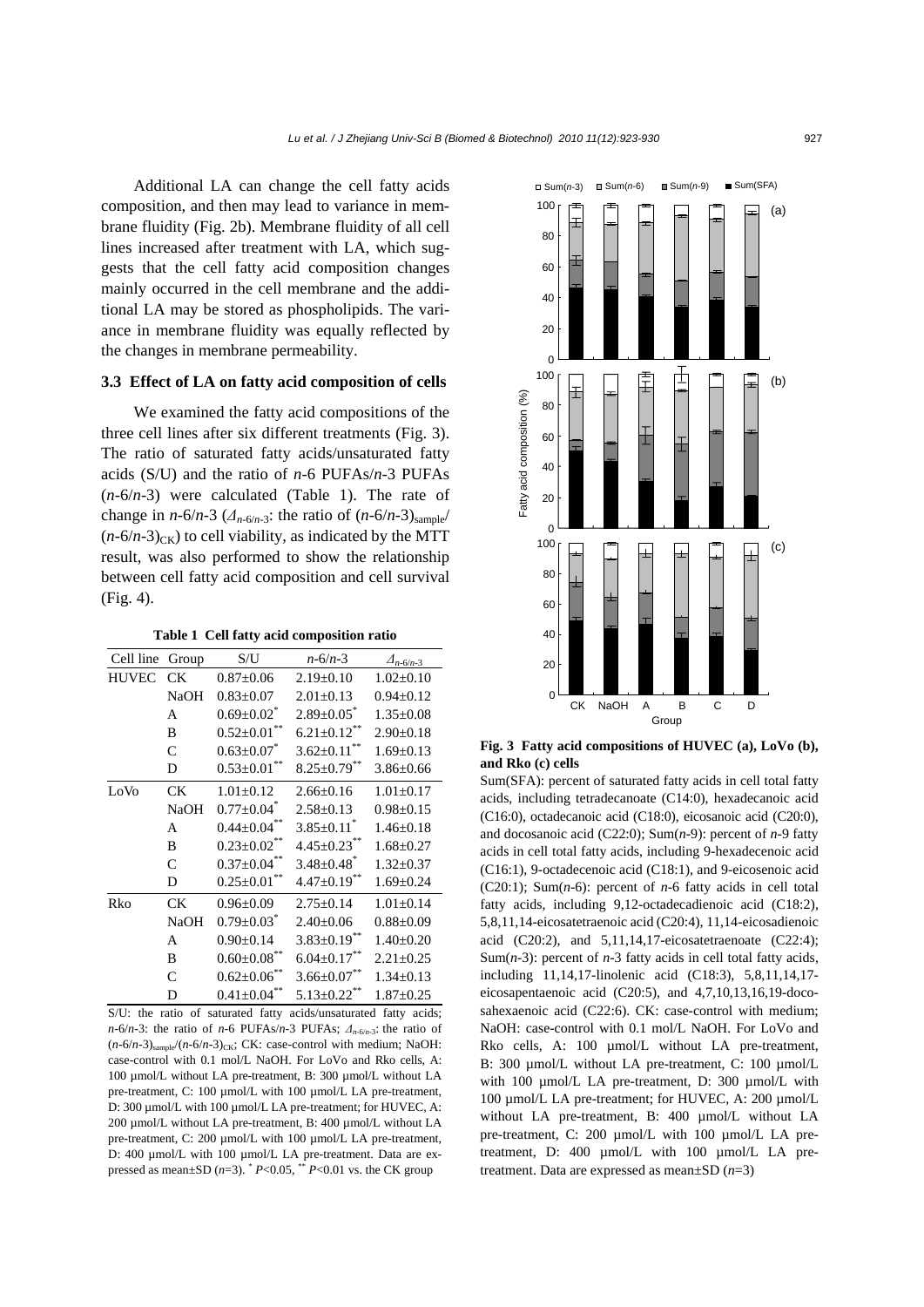

**Fig. 4** *n***-3/***n***-6 balance with cell viability**  (a) HUVEC, LoVo, Rko: three cell lines were incubated with the medium without LA for 24 h before gradient LA treatment for 24 h, respectively; (b) HUVEC-p, LoVo-p, Rko-p: three cell lines were cultured with 100 µmol/L LA for 24 h before gradient LA treatment for 24 h, respectively

All the three cell lines showed a similar, if not identical, tendency to the treatment of LA. Compared with the control, at relatively low concentrations of LA  $(100-200 \text{ µmol/L})$ , the percentage of total unsaturated fatty acids in the cells increased and simultaneously the ratio of *n*-6/*n*-3 was enhanced, while for the treatment with higher concentrations of LA (≥300 µmol/L), the ratio of S/U decreased. This could be attributed to the ability of the cell membrane to retain higher proportion of *n*-6 PUFAs. There is evidence that HUVEC pre-incubated with 100  $\mu$ mol/L LA showed a lower percentage of *n*-6 PUFAs, though the composition was significantly different from the control, for which the ratio of *n*-6/*n*-3 increased and S/U decreased.  $\Delta_{n-6/n-3}$  to cell viability was consistent with a linear relationship following different treatments, except that LoVo pre-culture with LA revealed that the pre-incubated cells could survive with a high concentration of LA, which may relate to the cell differentiation status.

## **4 Discussion**

It is known that *n*-3 PUFAs and *n*-6 PUFAs follow similar metabolic pathways, leading to the formation of two arrays of eicosanoids that have opposite functions (Das, 2006a; 2006b; Funahashi *et al*., 2008). PUFAs of *n*-3 series seem to possess anticancer actions and have been shown to inhibit cell proliferation and induce apoptosis, whereas the products of *n*-6 PUFAs are believed to enhance cancer cell proliferation (Larsson *et al*., 2004; Kelavkar *et al*., 2006a). There is also evidence to suggest that the balance between *n*-6 to *n*-3 might influence cancer cell proliferation or apoptosis (Abumrad *et al*., 1998). However, under normal physiological conditions, the percentage of *n*-3 PUFAs was much lower compared with *n*-6 PUFAs in the cells (Larsson *et al*., 2004), which indicates that supplying additional *n*-3 fatty acids is easier to change the ratio of *n*-6/*n*-3 PUFAs in the cells than adding the same amounts of *n*-6 PUFAs to the cells. The results of the present study suggest that, as *n*-6 PUFA, LA could possess anti-cancer action in vitro with relatively less harmful action on normal cells by altering the *n*-6/*n*-3 balance in the cells and inducing colorectal cancer cell death.

There are two main pathways by which LA may affect the cells: (1) etherification into phospholipids to influence the membrane fluidity, and (2) providing energy for cell cycle, while a part of LAs would be transferred into 9/13-hydroxyoctadecadienoic acid (9/13-HODE) by the action of 15-lipoxygenase (15-LOX) enzyme, and become elongated and desaturated into long chain PUFAs by the action of elongases and desaturases (Kelavkar *et al*., 2006a; 2006b; Guo *et al*., 2006).

An increase in cell membrane permeability would provide more chances for anti-cancer elements to pass though the cell membrane and maybe even intra-cellular membranes, such as the mitochondrial membrane (Rasmussen *et al*., 2010). The detection of cell membrane permeability indicated that HUVEC and LoVo had similar tendencies with additional LA, though the membrane permeability of the low concentration treatment was much higher than that of the high concentration treatment within the same group. Meanwhile, Rko was more sensitive to the added LA at high concentrations in both LA normal treatment and LA pre-treatment groups. This may suggest that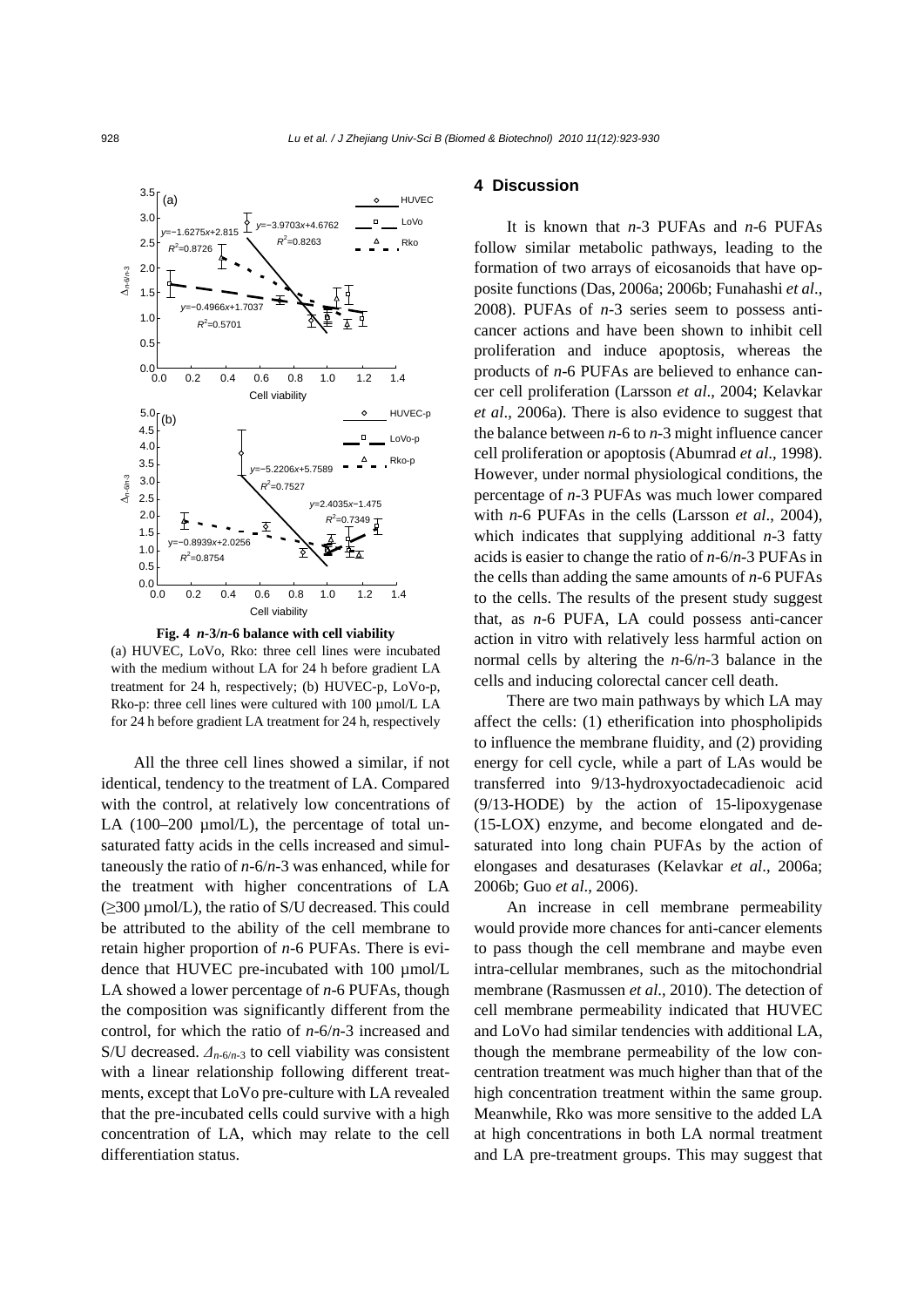HUVEC and LoVo can keep their cell membrane integrity, while Rko may lose membrane selectivity, which may also help in LA in-take, further enhancing cellular LA toxicity.

Membrane fluidity was related to the fatty acid composition as it changed with the ratio of S/U. Membrane fluidity of all three cell lines increased after treatment with LA, which suggests that the cell fatty acid composition changes mainly occurred in the cell membrane, and additional LA may be stored as phospholipids. The variance of membrane fluidity was similar to changes in membrane permeability. In preincubated groups, both HUVEC and Rko increased the sensitivity to the additional LA, while undifferentiated cell line LoVo showed a higher tolerance to LA, either at low or high concentration, with the permeability of the cell membrane remaining within a tolerable range, which suggests that LoVo may have different metabolic paths when exposed to LA.

To some extent, *n*-6/*n*-3 may reflect the cell accumulation of LA and the change of *n*-6/*n*-3 was calculated as  $\Delta_{n-6/n-3}$ . The varied changes in the fatty acid compositions of all three different cell types treated with LA in the present study suggest that different responses to the additional LA of different cells may be related to the cell differentiation status, as undifferentiated cells LoVo may have the strongest survivability in response to the environmental LA concentration changes. The fatty acid composition changes occurred in differentiated cells Rko most obviously, then to a degree in undifferentiated cells LoVo, while normal cell line HUVEC could adjust the intracellular fatty acid ratio with less harm. LA can be transformed into *n*-9 monounsaturated fatty acid in LoVo, which suggests that LoVo can take in LA and reconstruct fatty acid composition to minimize the effect of additional LA. HUVEC and Rko lack this function. The analysis of cell viability to *Δn*-6/*n*-3 also suggests that normal cells HUVEC can resist fatty acid composition changes, while the two colorectal cancer cells were more sensitivity. And with pre-incubation of LA, undifferentiated cell line LoVo could adjust the normal metabolic pathway to reduce the toxicity of added LA.

## **5 Conclusions**

The results indicated that the three cell lines have

varied ways to metabolize LA. For instance, Rko cells appear to be able to store LA in the cell membrane with an increase in membrane permeability and fluidity, while LoVo cells seem to desaturate and elongate the LA, which might be one of the reasons for the tolerance to the cytotoxic action of LA when they were pre-incubated with the fatty acids. The analysis of cell *n*-6/*n*-3 ratio to cell viability indicates that the ratio of *n*-6/*n*-3 was related to cell survival, either in normal treated or pre-cultured group, except for pre-cultured LoVo, which also suggests that LAinduced cell death is related to both the LA concentration and cell tumorous stage. The molecular mechanisms of LA metabolism, especially with different cell differentiated statuses, need further investigation, especially regarding whether *n*-6 fatty acids have an anti-tumor function.

# **6 Acknowledgements**

We are thankful to the 985-Institute of Agrobiology and Environmental Sciences of Zhejiang University, China for use of the experimental equipment.

#### **References**

- Abumrad, N., Harmon, C., Ibrahimi, A., 1998. Membrane transport of long-chain fatty acids: evidence for a facilitated process. *J. Lipid Res.*, **39**(12):2309-2318.
- Bégin, M.E., Das, U.N., Ells, G., Horrobin, D.F., 1985. Selective killing of human cancer cells by polyunsaturated fatty acids. *Prostaglandins Leukot. Med.*, **19**(2):177-186. [doi: 10.1016/0262-1746(85)90084-8]
- Bégin, M.E., Das, U.N., Ells, G., 1986a. Cytotoxic effects of essential fatty acids (EFA) in mixed cultures of normal and malignant human cells. *Progr. Lipid Res.*, **25**(1): 573-576. [doi:10.1016/0163-7827(86)90116-5]
- Bégin, M.E., Ells, G., Das, U.N., Horrobin, D.F., 1986b. Differential killing of human carcinoma cells supplemented with *n*-3 and *n*-6 polyunsaturated fatty acids. *J. Natl. Cancer Inst.*, **77**(5):1053-1062.
- Berquin, I.M., Min, Y., Wu, R., Wu, J., Perry, D., Cline, J.M., Thomas, M.J., Thornburg, T., Kulik, G., Smith, A., *et al*., 2007. Modulation of prostate cancer genetic risk by omega-3 and omega-6 fatty acids. *J. Clin. Invest.*, **117**(7): 1866-1875. [doi:10.1172/JCI31494]
- Chapkin, R.S., Seo, J., McMurray, D.N., Lupton, J.R., 2008. Mechanisms by which docosahexaenoic acid and related fatty acids reduce colon cancer risk and inflammatory disorders of the intestine. *Chem. Phys. Lipids*, **153**(1): 14-23. [doi:10.1016/j.chemphyslip.2008.02.011]
- Conquer, J.A., Martin, J.B., Tummon, I., Watson, L., Tekpetey,